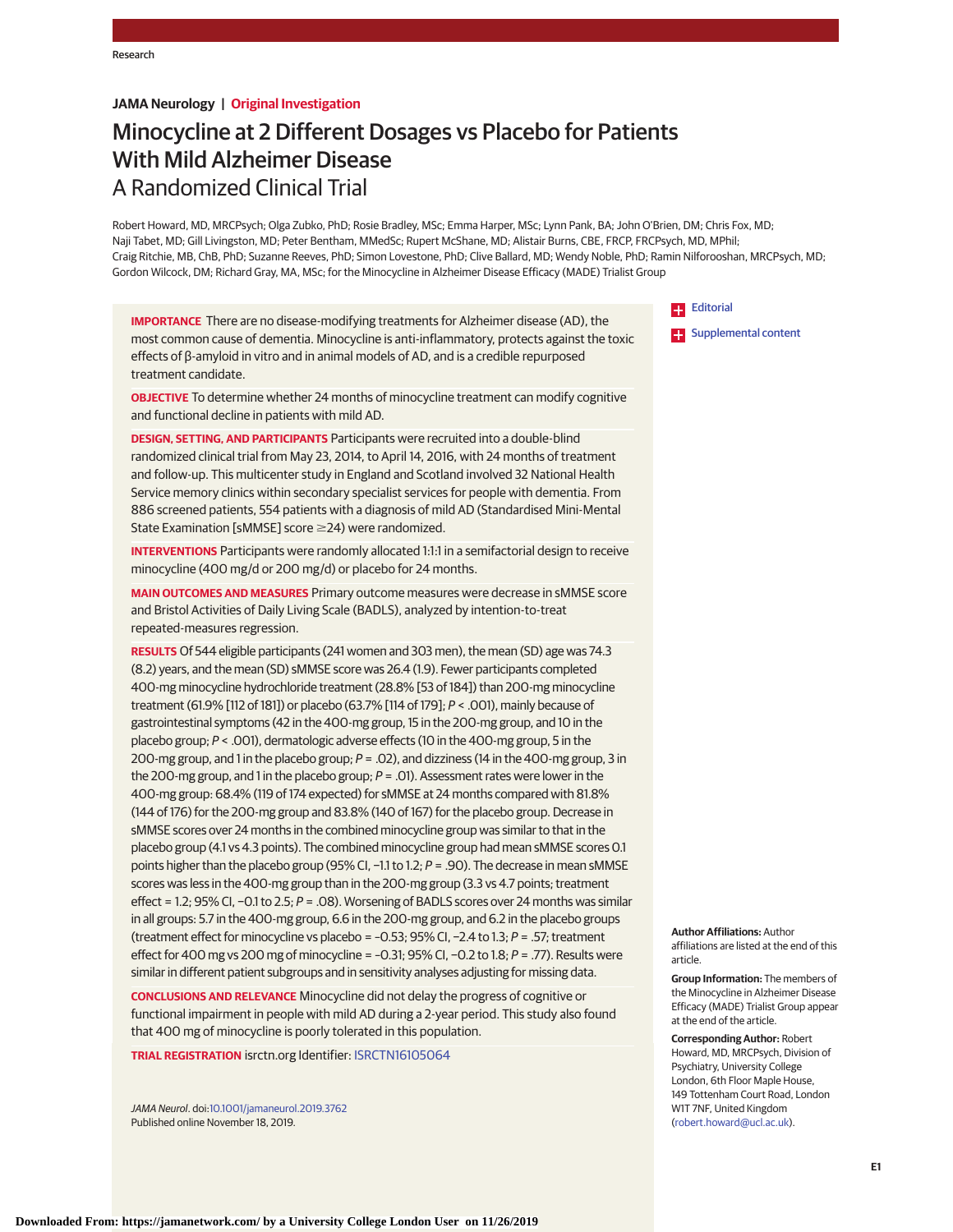lzheimer disease (AD) affects 50 million people worldwide,<sup>1</sup> with numbers projected to reach 135.5 million by 2050; associated costs for the United States are \$1.2 trillion.2At the 2013 Dementia Summit, G8ministers committed to identifying a cure or disease-modifying therapy by  $2025$ ,<sup>2</sup> but no therapy has so far been shown to delay the progression of cognitive and functional disability. Failure of treatment approaches directed at preventing buildup of β-amyloid (Aβ) or tau has stimulated investigation of alternative treatment approaches, including targeting inflammation.

Alzheimer disease is associated with immune-related and inflammatory genes, including myeloid-specific sialic acid binding receptor (*CD33*), triggering receptor expressed on myeloid cell 2 (*TREM2*), complement receptor 1 (*CR1*), and bridging integrator 1 (*BIN1*).<sup>3</sup> Microglial activation is increased in AD.<sup>4</sup> Aβ is a proinflammatory agent in AD,<sup>5</sup> and microglial surface receptors are also  $A\beta$  receptors.<sup>6</sup> In early AD, microglia clear Aβ by phagocytosis and produce Aβ-degrading enzymes.<sup>7</sup> However, as AD progresses, accumulation of Aβ stimulates microglial production of proinflammatory agents that are associated with neurodegeneration.<sup>7</sup>

Two systematic reviews, based on expert opinion and tolerability, brain penetration, and preclinical and early phase trial data on repositioned drugs identified minocycline hydrochloride among the high-priority drugs to progress to clinical trials in AD.<sup>8,9</sup> Minocycline is an anti-inflammatory tetracycline that crosses the blood-brain barrier and inhibits proinflammatory microglia. In vitro, minocycline protects against Aβ-induced cell death and prevents fibrillization of  $Aβ$ <sup>10</sup> In transgenic mice, minocycline prevents Aβ deposition and neuronal death<sup>11</sup>; reduces tau phosphorylation and insoluble tau aggregates<sup>12</sup>; downregulates inducible nitric oxide synthetase, cyclooxygenase-2, and Aβ precursor protein cleaving enzyme-113; and protects hippocampal neurogenesis in the presence of Aβ.<sup>14</sup> Minocycline reduces interleukin and tumor necrosis factor levels in mice<sup>15</sup> and neuronal death and learning deficits in rats after  $Aβ$  administration.<sup>16</sup>

We investigated whether minocycline slows the decline in cognitive and functional ability in people with mild AD over a 2-year treatment period and whether giving minocycline hydrochloride at a higher (400-mg) dose than the 200 mg used in standard practice enhanced efficacy.

# Methods

#### Study Design

The Minocycline in Alzheimer Disease Efficacy (MADE) trial is a double-blind randomized clinical trial of individuals with mild AD that is investigating whether 200 mg or 400 mg of minocycline hydrochloride per day slows the rate of decline in cognitive and functional ability over 2 years comparedwith placebo. Participants were enrolled from National Health Service memory services from May 23, 2014, to April 14, 2016. Eligible participants had a diagnosis of possible or probable AD,<sup>17</sup> were older than 50 years, could give informed consent for involvement, had a Standardised Mini-Mental State Examination ( $sMMSE$ )<sup>18</sup> score of 24 to 30, and had a caregiver to su-

## **Key Points**

**Question** Can 2 years of minocycline treatment modify the course of mild Alzheimer disease?

**Findings** In this randomized clinical trial that included 544 participants, 24 months of minocycline treatment did not significantly delay progression of functional and cognitive impairment compared with placebo.

**Meaning** Minocycline is not a candidate for disease modification for patients with symptomatic Alzheimer disease.

pervisemedication and complete Bristol Activities of Daily Living Scale (BADLS) assessments.<sup>19</sup> Exclusions included tetracycline allergy, women of childbearing age, uncontrolled serious concomitant illness, stage 3b to 5 chronic kidney disease, moderate liver disease, systemic lupus erythematosus, and participation in another clinical trial in the previous 28 days. TheMADE trial was conducted in accordance with the International Conference on Harmonization Good Clinical Practice guidelines and the Declaration of Helsinki.<sup>20</sup> Patients provided written informed consent. The study protocol, patient and caregiver information sheets, and informed consent forms were approved by East of England/Essex Research Ethics Committee and the Medicines and Healthcare Products Regulatory Agency (trial protocol in [Supplement 1\)](https://jamanetwork.com/journals/jama/fullarticle/10.1001/jamaneurol.2019.3762?utm_campaign=articlePDF%26utm_medium=articlePDFlink%26utm_source=articlePDF%26utm_content=jamaneurol.2019.3762). This study followed the Consolidated Standards of Reporting Trials [\(CONSORT\)](http://www.equator-network.org/reporting-guidelines/consort/) reporting guideline.

### Randomization and Masking

Participants were centrally randomized to receive minocycline hydrochloride, 400 mg; minocycline hydrochloride, 200 mg; or placebo. The minimized randomization procedure aimed to balance treatment allocation overall and by 4 stratification variables: center, duration of symptoms prior to randomization (<6 months or ≥6 months), sMMSE score (24-26 or 27-30), and age (<65 years, 65-74 years, or ≥75 years). Participants were enrolled by their clinicians, or appropriately trained clinical study officers, who also administered outcome assessments.

## Trial Procedures

Modified-release capsules, containing 100 mg of minocycline hydrochloride, and identically appearing placebo capsules (Modepharma) in foil blister packs, dispensed every 13 weeks, were used. Trial group dosing was as follows: (1) minocycline hydrochloride, 400 mg (two 100-mg capsules in the morning and the evening); (2) minocycline hydrochloride, 200 mg (one 100-mg capsule plus 1 placebo capsule in the morning and the evening); and (3) placebo (2 placebo capsules in the morning and the evening). Participants, carergivers, prescribing clinicians, outcome assessors, and all trial staff members (except statisticians) were masked to group assignment.

Participants visited the clinic at baseline, week 2, and months 3, 6, 9, 12, 15, 18, 21, and 24. Information on adherence was collected at each assessment and through dispensing records. Adverse events were recorded at each visit.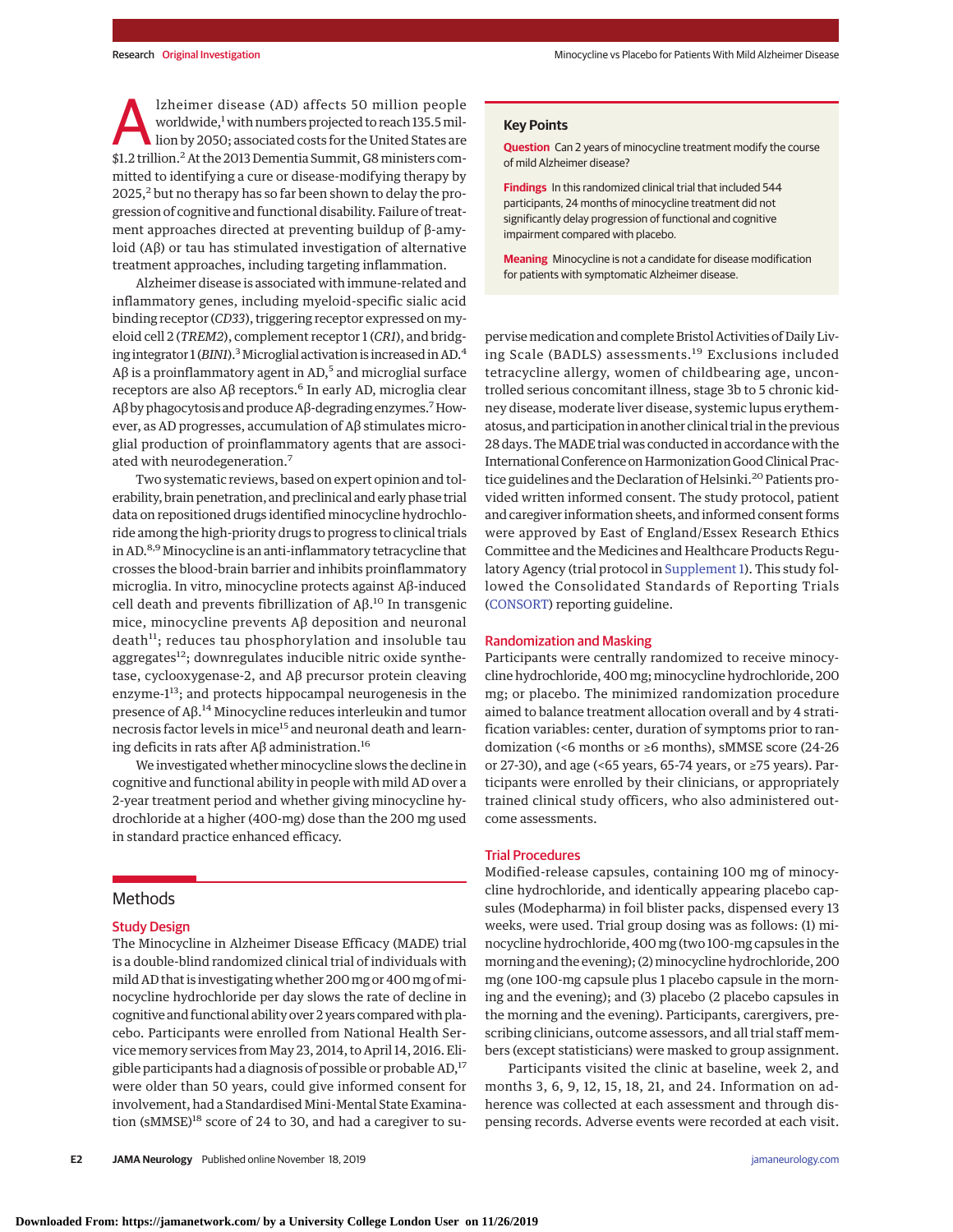Outcome assessments were at baseline and months 6, 12, 18, and 24.

#### Outcome Measures

Co-primary outcomes were rate of decline from baseline to 24 months on sMMSE (scores range from 0 to 30, with higher scores indicating better cognitive function)<sup>21</sup> and BADLS (scores range from 0 to 60, with higher scores indicating greater impairment).<sup>22</sup> Secondary outcomes were safety and concurrent infections.

#### Statistical Analysis

Predefined primary analyses were of minocycline (any dose) vs placebo and of minocycline hydrochloride 400 mg vs 200 mg. Based on previous studies, we estimated that 24-month assessments would be available for at least 80% of surviving participants (approximately 390 participants), which would provide 90% power at *P* < .05 to detect a small to moderate (0.35 SD) effect size for minocycline (any dose) compared with placebo on the primary outcome measures. With outcome assessments on 130 patients allocated minocycline hydrochloride, 400 mg, and 130 allocated minocycline hydrochloride, 200 mg, we would have 80% power at *P* < .05 to detect a 0.35-SD treatment effect of 400 mg compared with 200 mg at 24 months.

Only participants who received at least 1 capsule of study treatment were to be included in the analyses of primary and secondary outcomes. The primary analyses of the effect of minocycline on the rate of decline of sMMSE and BADLS scores and subgroup analyses used intention-to-treat repeatedmeasures regression methods, adjusted for baseline scores. These analyses use all available assessment data to maximize statistical power to detect any differences between treatments and to minimize the effect of missing outcome data. Difference in the rate of decline between minocycline (any dose) and placebo, and between patients allocated 400 mg and 200 mg of minocycline hydrochloride, was compared using a timeby-treatment interaction test, with time modeled as a continuous variable. Comparisons of time prescribed trial medication over the 24-month follow-up period split by treatment groups are displayed in Kaplan-Meier curves, with statistical significance determined by log-rank tests. Reasons for stopping trial medication and adverse events are tabulated by treatment group. We used SAS, version 9.3, software (SAS Institute) for statistical analyses. All*P*valueswere from 2-sided tests and results were deemed statistically significant at*P* < .05. The trial is registered with the International Standard Randomized Clinical Trials Number register [\(ISRCTN16105064\)](https://doi.org/10.1186/ISRCTN16105064) and the European Union Clinical Trials Register [\(EudraCT 2013-](https://www.clinicaltrialsregister.eu/ctr-search/search?query=2013-000397-30) [000397-30\)](https://www.clinicaltrialsregister.eu/ctr-search/search?query=2013-000397-30).

## Results

Between May 23, 2014, and April 14, 2016, a total of 886 patients were screened for eligibility, from whom 554 participants entered the trial, from 32 National Health Service memory services in England and Scotland. The reasons for

screening failures are given in eTable 2 in [Supplement 2.](https://jamanetwork.com/journals/jama/fullarticle/10.1001/jamaneurol.2019.3762?utm_campaign=articlePDF%26utm_medium=articlePDFlink%26utm_source=articlePDF%26utm_content=jamaneurol.2019.3762) Ten patients did not start trial medication and, as prespecified in the protocol, were excluded from all analyses (Figure 1). The baseline characteristics of the 544 eligible participants were well balanced across treatment groups (Table 1). We obtained sMMSE assessments for 542 of the 544 participants (99.6%) at baseline, 498 of 544 participants (91.5%) at 6 months, 453 of 537 participants (84.4%) at 12 months, 420 of 528 participants (79.5%) at 18months, and 403 of 517 participants (77.9%) at 24 months (eTable 1 in [Supplement 2\)](https://jamanetwork.com/journals/jama/fullarticle/10.1001/jamaneurol.2019.3762?utm_campaign=articlePDF%26utm_medium=articlePDFlink%26utm_source=articlePDF%26utm_content=jamaneurol.2019.3762).

Minocycline hydrochloride, 400 mg, was poorly tolerated, with 28.8% of participants (53 of 184) completing 2 years of treatment, significantly fewer than in the 200-mg group (61.9% [112 of 181]) or the placebo group (63.7% [114 of 179]; *P* < .001) (Figure 1 and Figure 2). Minocycline hydrochloride, 200 mg, was well tolerated, with similar discontinuation rates with placebo. The mean duration of treatment was 11.4 months in the 400-mg group, 18.6 months in the 200-mg group, and 18.9 months in the placebo group. When reasons for stopping trial treatment were compared (Table 2), more participants allocated to minocycline than to placebo stopped because of gastrointestinal symptoms (42 in the 400-mg group, 15 in the 200-mg group, and 10 in the placebo group; *P* < .001), dermatologic adverse effects (10 in the 400-mg group, 5 in the 200-mg group, and 1 in the placebo group; *P* = .02), and dizziness (14 in the 400-mg group, 3 in the 200-mg group, and 1 in the placebo group;  $P = .01$ ). Discontinuation rates did not differ by age, sex, or duration of symptoms (eTable 4 in [Supplement 2\)](https://jamanetwork.com/journals/jama/fullarticle/10.1001/jamaneurol.2019.3762?utm_campaign=articlePDF%26utm_medium=articlePDFlink%26utm_source=articlePDF%26utm_content=jamaneurol.2019.3762).

Because of the higher treatment withdrawal rate, fewer assessments were obtained for the 400-mg treatment group than for the 200-mg and placebo groups (eTable 1 in [Supple](https://jamanetwork.com/journals/jama/fullarticle/10.1001/jamaneurol.2019.3762?utm_campaign=articlePDF%26utm_medium=articlePDFlink%26utm_source=articlePDF%26utm_content=jamaneurol.2019.3762)[ment 2\)](https://jamanetwork.com/journals/jama/fullarticle/10.1001/jamaneurol.2019.3762?utm_campaign=articlePDF%26utm_medium=articlePDFlink%26utm_source=articlePDF%26utm_content=jamaneurol.2019.3762). At 24 months, 68.4% (119 received out of 174 expected) of patients in the 400-mg group, 81.8% (144 of 176) of patients in the 200-mg group, and 83.8% (140 of 167) of patients in the placebo group provided sMMSE assessments.

Change from baseline in sMMSE over time is shown in Figure 3A. There was a mean 4.1-point reduction in the combined minocycline groups over 24 months compared with 4.3 points in the placebo group. The combined minocycline group had a mean sMMSE score 0.1 points higher than the placebo group (95% CI, −1.1 to 1.2; *P* = .90). The decrease in mean sMMSE scores over 24 months was less in the 400-mg group than in the 200-mg group (3.3 vs 4.7 points), but this difference was not significant (treatment effect = 1.2; 95% CI, −0.1 to  $2.5; P = .08$ ).

Worsening of BADLS scores over 24 months was similar in all groups: 5.7 in the 400-mg group, 6.6 in the 200-mg group, and 6.2 in the placebo group, with no significant differences between participants receiving minocycline compared with those in the placebo group (treatment effect = −0.53; 95% CI, −2.4 to 1.3; *P* = .57) or between those allocated 400 mg and those allocated 200 mg of minocycline (treatment effect = −0.31; 95% CI, −0.2 to 1.8; *P* = .77) (Figure 3B).

Participants in the 400-mg group who stopped treatment were similar to those in other groups, although they tended to be older (eTable 4 in [Supplement 2\)](https://jamanetwork.com/journals/jama/fullarticle/10.1001/jamaneurol.2019.3762?utm_campaign=articlePDF%26utm_medium=articlePDFlink%26utm_source=articlePDF%26utm_content=jamaneurol.2019.3762). To assess how the higher number of missing outcome assessments in the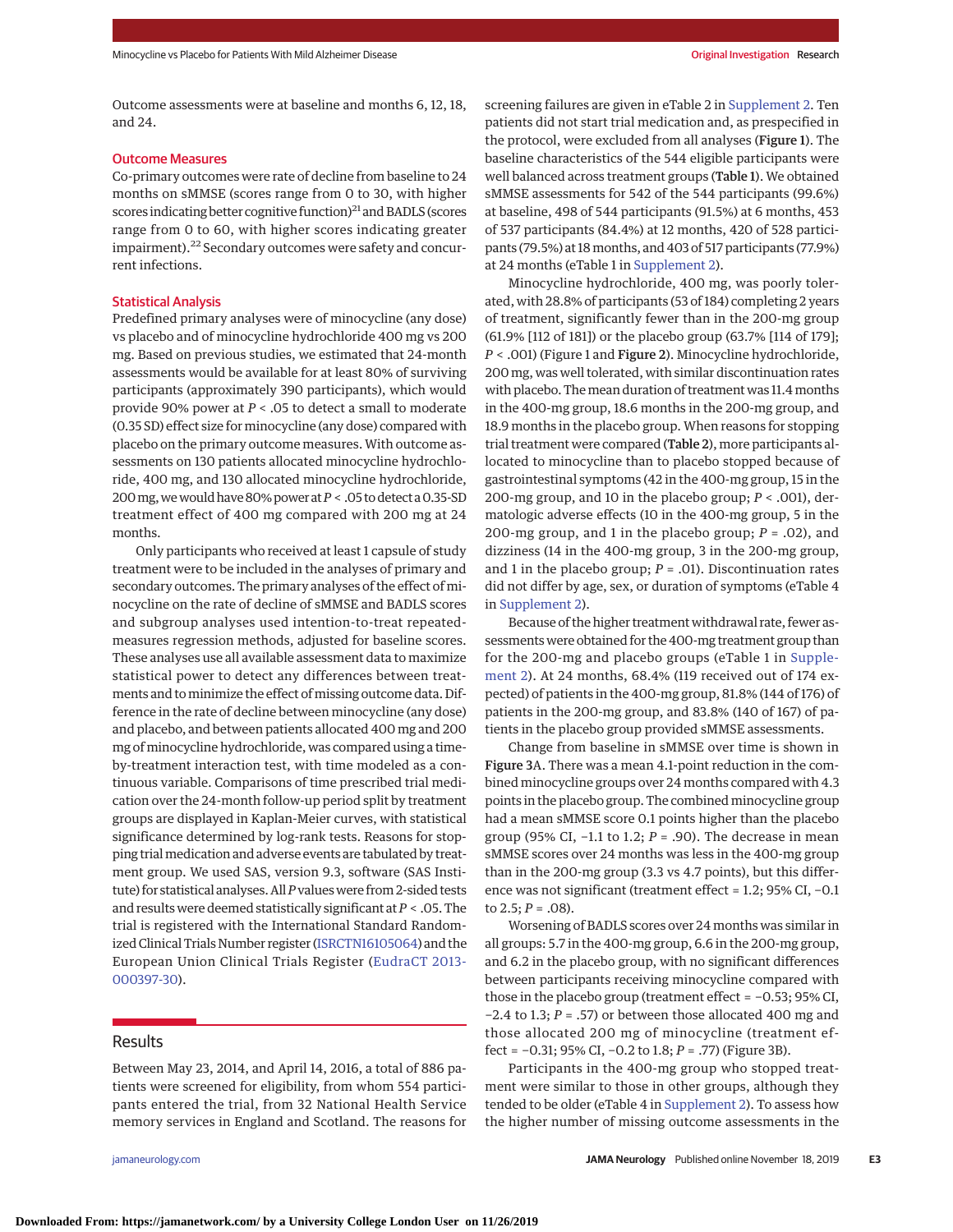#### Figure 1. Flowchart of Study



400-mg group than in the 200-mg or placebo groups (eTable 1 in [Supplement 2\)](https://jamanetwork.com/journals/jama/fullarticle/10.1001/jamaneurol.2019.3762?utm_campaign=articlePDF%26utm_medium=articlePDFlink%26utm_source=articlePDF%26utm_content=jamaneurol.2019.3762) might have affected outcome comparisons, we performed sensitivity analyses to investigate potential bias from nonrandom withdrawal. There were 41 participants who had a baseline sMMSE assessment but no further assessments, so they did not contribute any information to the primary analysis (eFigure 1 in [Supplement 2\)](https://jamanetwork.com/journals/jama/fullarticle/10.1001/jamaneurol.2019.3762?utm_campaign=articlePDF%26utm_medium=articlePDFlink%26utm_source=articlePDF%26utm_content=jamaneurol.2019.3762). Those who discontinue treatment in AD trials are often atypical, usually having worse cognitive and functional ability than those who continue treatment.<sup>21</sup> This finding is evident from the scores of the 41 participants with a 6-month sMMSE assessment but no later assessments. The mean decrease in sMMSE score from baseline to 6 months in this subset was 3.9 points, a rate of decrease 3 times higher than the 1.3-point mean decrease among the 498 patients who had a 6-month sMMSE assessment and completed later assessments. It seems likely, therefore, that patients with no postbaseline assessments, who do not contribute to the estimate of the rate of decline, also had worse than average decline in cognitive and functional ability.

To estimate what effect the missing outcome data from the 41 participants with no postbaseline assessments might have had on the trial results, our sensitivity analyses made 2 different assumptions. Inmethod 1, we assumed that, for the first 6months, they declined at a rate of 3.9 points (as did those who had a 6-month sMMSE assessment but no further assessments) and then declined at the mean rate of 1.1 points every 6 months for the rest of the trial. Method 2 assumed that patients with no postbaseline assessments declined at the mean rate of those with assessments (ie, 1.3 sMMSE points for the first 6 months and 1.1 points every 6 months subsequently). The results from imputation method 1 and imputation method 2 are shown in eFigure 2 in [Supplement 2.](https://jamanetwork.com/journals/jama/fullarticle/10.1001/jamaneurol.2019.3762?utm_campaign=articlePDF%26utm_medium=articlePDFlink%26utm_source=articlePDF%26utm_content=jamaneurol.2019.3762) The results are not qualitatively different from those of the primary analyses. The only borderline significant (treatment effect = 1.2; 95% CI, 0.0-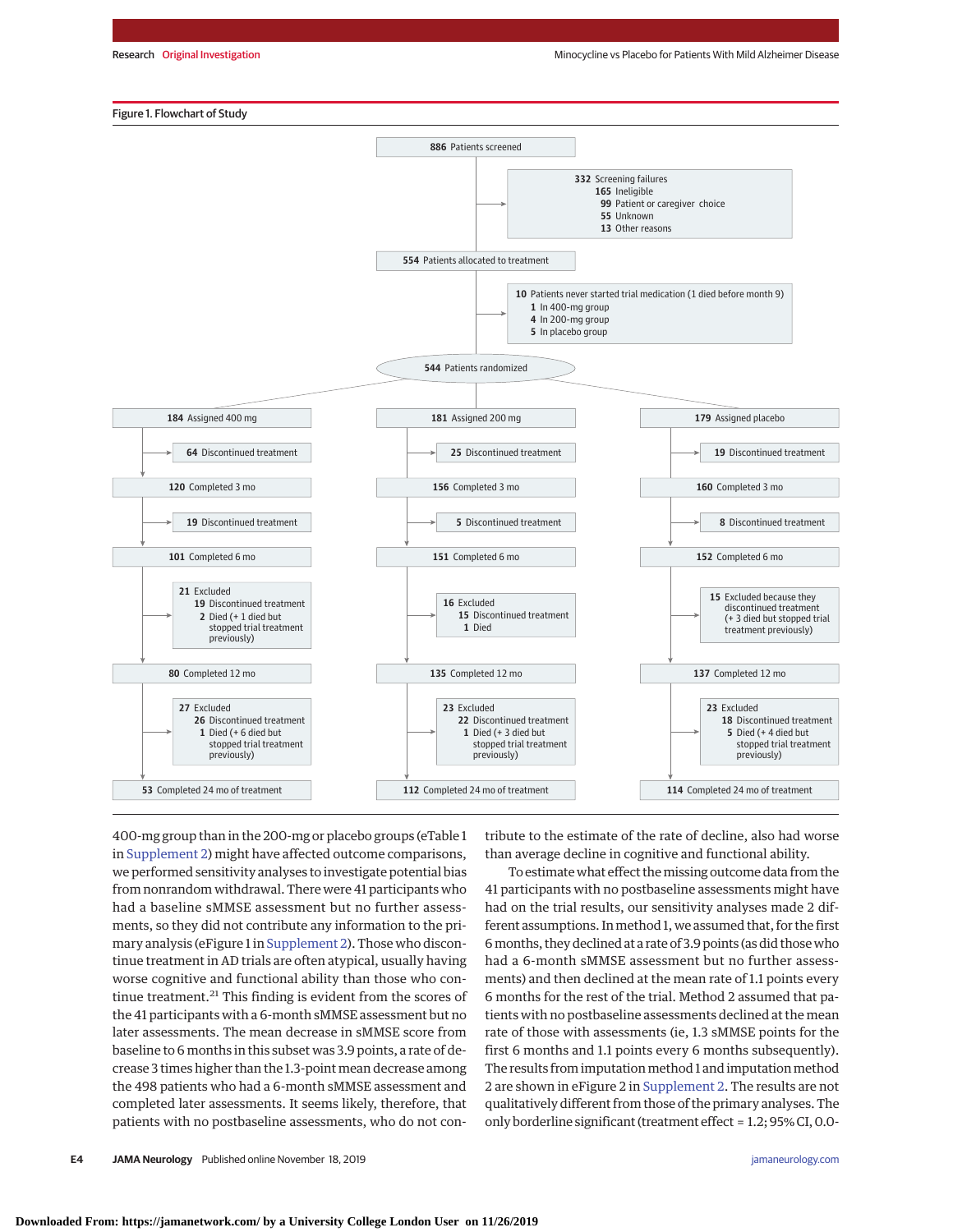|                                             | Patients No. (%)                                   |                                                          |                        |
|---------------------------------------------|----------------------------------------------------|----------------------------------------------------------|------------------------|
| Characteristic                              | Minocycline Hydrochloride,<br>400 mg ( $n = 184$ ) | Minocycline Hydrochloride,<br>$200 \text{ mg} (n = 181)$ | Placebo<br>$(n = 179)$ |
| Age, y                                      |                                                    |                                                          |                        |
| < 65                                        | 22 (12.0)                                          | 22(12.2)                                                 | 21(11.7)               |
| $65 - 74$                                   | 68 (37.0)                                          | 66 (36.5)                                                | 66 (36.9)              |
| $\geq$ 75                                   | 94(51.1)                                           | 93 (51.4)                                                | 92(51.4)               |
| Age, mean (SD), y                           | 74.3 (8.0)                                         | 74.1 (8.4)                                               | 74.6(8.1)              |
| Sex                                         |                                                    |                                                          |                        |
| Male                                        | 104(57)                                            | 100(55.2)                                                | 99(55.3)               |
| Female                                      | 80(43)                                             | 81 (44.8)                                                | 80 (44.7)              |
| Race/ethnicity, No./total No.<br>$(\%)$     |                                                    |                                                          |                        |
| White                                       | 173/183 (94.5)                                     | 169/176 (96.0)                                           | 171/176 (97.2)         |
| Asian                                       | 5/183(2.7)                                         | 1/176(0.6)                                               | 3/176(1.7)             |
| <b>Black</b>                                | 5/183(2.7)                                         | 5/176(2.8)                                               | 2/176(1.1)             |
| Other                                       | $\overline{0}$                                     | 1/176(0.6)                                               | $\overline{0}$         |
| Home circumstance                           |                                                    |                                                          |                        |
| Living with spouse, partner,<br>or relative | 153 (83.2)                                         | 153 (84.5)                                               | 149 (83.2)             |
| Living alone                                | 31(16.8)                                           | 28(15.5)                                                 | 29(16.2)               |
| Duration of symptoms, mo                    |                                                    |                                                          |                        |
| <6                                          | 20(10.9)                                           | 20(11.0)                                                 | 20(11.2)               |
| $\geq 6$                                    | 164 (89.1)                                         | 161 (89.0)                                               | 159 (88.8)             |
| Duration of symptoms, mean<br>$(SD)$ , mo   | 23.5(18.3)                                         | 23.1(17.8)                                               | 24.2 (18.0)            |
| sMMSE score <sup>a</sup>                    |                                                    |                                                          |                        |
| $24 - 26$                                   | 100(54.3)                                          | 97(53.6)                                                 | 96(53.6)               |
| $27 - 30$                                   | 84 (45.7)                                          | 84 (46.4)                                                | 83 (46.4)              |
| sMMSE score, mean (SD) <sup>a</sup>         | 26.4(1.9)                                          | 26.5(1.9)                                                | 26.4(1.8)              |
| <b>BADLS</b> score <sup>b</sup>             |                                                    |                                                          |                        |
| $0 - 4$                                     | 100/183 (54.6)                                     | 110 (60.8)                                               | 92/178 (51.7)          |
| $5 - 14$                                    | 70/183 (38.3)                                      | 57(31.5)                                                 | 69/178 (38.8)          |
| $\geq$ 15                                   | 13/183(7.1)                                        | 14(7.7)                                                  | 17/178(9.6)            |
| BADLS score, mean (SD) <sup>b</sup>         | 5.6(6.3)                                           | 4.9(5.4)                                                 | 5.5(5.5)               |

Abbreviations: BADLS, Bristol Activities of Daily Living Scale; sMMSE, Standardised Mini-Mental State Examination.

<sup>a</sup> Scores range from 0 to 30, with higher scores indicating better cognitive function.

**b** Scores range from 0 to 60, with higher scores indicating greater impairment.

2.4;*P* = .05) differences seen in these sensitivity analyses were between the groups receiving 400 mg and 200 mg minocycline hydrochloride. However, because the 400-mg group had results a little better than the placebo group and the 200-mg group had results a little worse than the placebo group, and no difference between any dose of minocycline and placebo, this is likely a chance finding.

Because return rates for BADLs were also lower for the 400-mg group, we performed similar sensitivity analyses. There were 39 participants with no BADLS assessment after baseline who did not contribute to the primary analysis. Imputation method 1 assumed that their BADLS score worsened (ie, increased) by 3.7 points during the first 6 months and then by 1.9 points every 6 months for the rest of the trial. Method 2 assumed that their BADLS score worsened by 1.5 during the first 6 months and then by 1.9 points subsequently. Because BADLS is only valid for community-resident patients, scores for those receiving residential care were only imputed up until the last time point before moving into a care facility. The results for imputation methods 1 and 2 are shown in eFigure 3 in [Supplement 2.](https://jamanetwork.com/journals/jama/fullarticle/10.1001/jamaneurol.2019.3762?utm_campaign=articlePDF%26utm_medium=articlePDFlink%26utm_source=articlePDF%26utm_content=jamaneurol.2019.3762) Again, the results were not qualitatively different from those from the primary analyses of BADLS.

To investigate whether the efficacy of minocycline varied by baseline characteristics, we did subgroup analyses of change in sMMSE score over 24 months for minocycline (any dose) vs placebo by duration of symptoms, baseline sMMSE score, age, and sex (eFigure 4 in [Supplement 2\)](https://jamanetwork.com/journals/jama/fullarticle/10.1001/jamaneurol.2019.3762?utm_campaign=articlePDF%26utm_medium=articlePDFlink%26utm_source=articlePDF%26utm_content=jamaneurol.2019.3762). There was no indication of any benefit from minocycline for those with shorter or longer duration of symptoms, lower or higher baseline sMMSE score, or for men vs women. There was a borderline significant trend toward greater efficacy in younger patients than in older patients, but this unanticipated finding could be a chance occurrence given the number of subgroup investigations.

In total, there were 252 reported serious adverse events, with the most common categories being neuropsychiatric and cardiocirculatory (Table 2). The number of serious adverse events was somewhat higher in the placebo group (n = 105) than the 400-mg group ( $n = 78$ ) or 200-mg group ( $n = 69$ ). Given that gastrointestinal symptoms were the main reason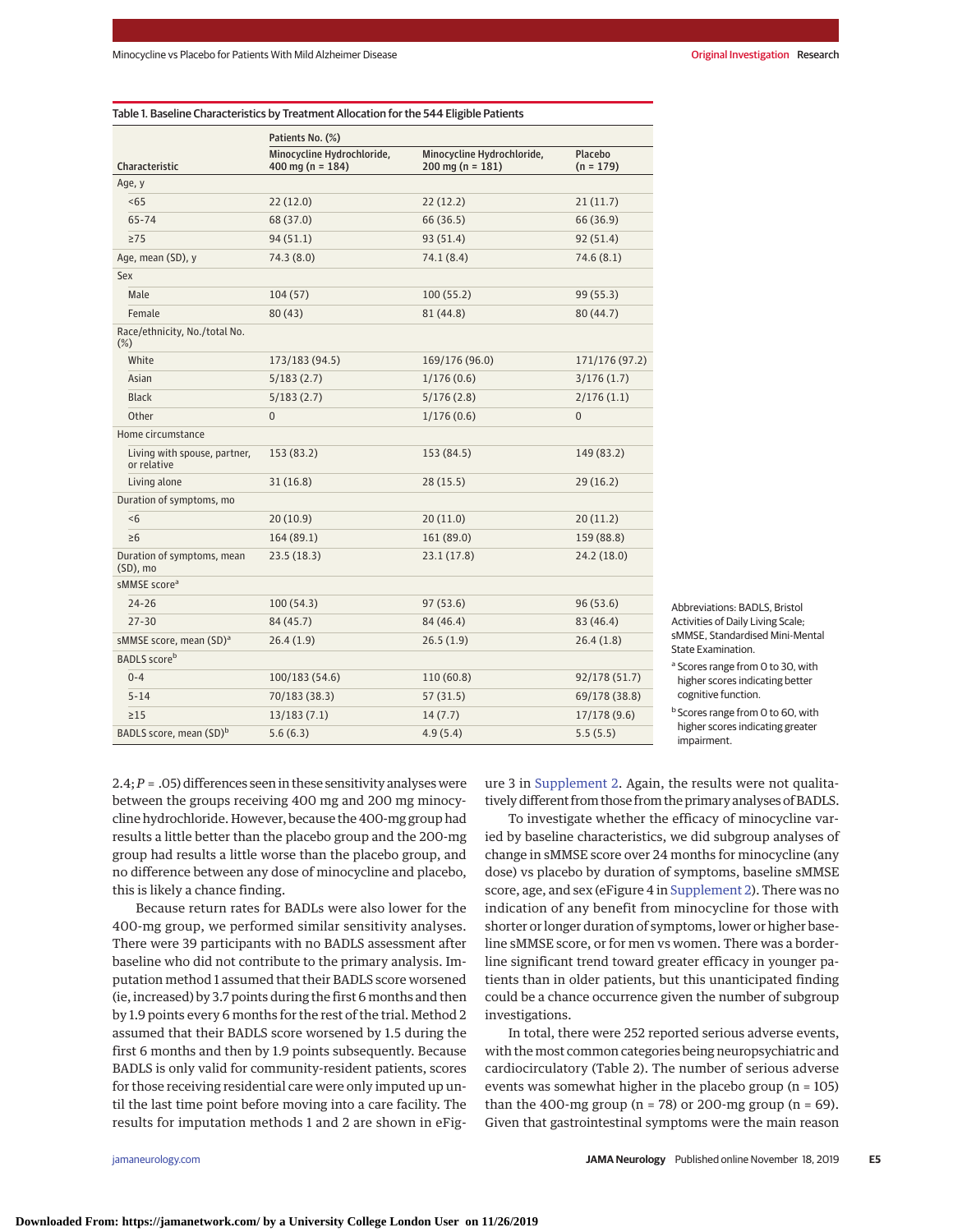

Minocycline hydrochloride, 400 mg, vs placebo: hazard ratio, 3.09; 95% CI, 2.27-4.20; P < .001; minocycline hydrochloride, 200 mg, vs placebo: hazard ratio, 1.11; 95% CI, 0.78-1.57;  $P = 0.56$ . Mean treatment duration for each group: minocycline hydrochloride, 11.4 months in the 400-mg group; minocycline hydrochloride, 18.6 months in the 200-mg group; and 18.9 months in the placebo group.

for stopping trial treatment, it is reassuring that the numbers of gastrointestinal serious adverse events in the minocycline groups were low and no higher than in the placebo group. Similarly, although more skin-related toxic effects, particularly pigmentation, were reported with minocycline than placebo (35.6% [130 of 365] vs 21.2% [38 of 179]; *P* < .001), few stopped trial treatment because of such toxic effects (Table 2), and only 6 skin toxic effectswere considered severe (3 receiving any dose of minocycline and 3 receiving placebo). There were no differences in the numbers of patients stopping treatment because of impaired renal function, which had been a prior concern, nor in the numbers of renal serious adverse events. Twenty-eight patients died during the study: 10 who received 400 mg of minocycline hydrochloride, 6 who received 200 mg of minocycline hydrochloride, and 12 who received placebo (eTable 3 and eFigure 5A in [Supplement 2\)](https://jamanetwork.com/journals/jama/fullarticle/10.1001/jamaneurol.2019.3762?utm_campaign=articlePDF%26utm_medium=articlePDFlink%26utm_source=articlePDF%26utm_content=jamaneurol.2019.3762). Fifteen of these 28 patients had stopped trial treatment prior to dying. One additional patient died without starting trial treatment. Rates of admission to residential care facilities were low in this population of patients with mild AD, with no difference in the numbers between trial groups (eFigures 5B and 5C in [Supplement 2\)](https://jamanetwork.com/journals/jama/fullarticle/10.1001/jamaneurol.2019.3762?utm_campaign=articlePDF%26utm_medium=articlePDFlink%26utm_source=articlePDF%26utm_content=jamaneurol.2019.3762).

## **Discussion**

The MADE trial showed that, for patients with mild AD, 24 months of minocycline treatment at the doses tested does not delay the progress of cognitive or functional impairment, as measured by the widely used sMMSE and BADLS clinical rating scales. The trial also established that minocycline hydrochloride at a dose of 400 mg is poorly tolerated in this population, with fewer than one-third of participants completing 24 months of treatment. By contrast, 200 mg per day of minocycline hydrochloride was well tolerated.

The failure of minocycline treatment to slow the progression of cognitive and functional decline in patients with mild AD is disappointing given the evidence suggesting that neuroinflammation is instrumental in AD progression<sup>7</sup> and given minocycline's anti-inflammatory and neuroprotective effects, as well as the positive data from experimental AD models.10-16 Nonsteroidal anti-inflammatory drugs similarly failed to slow AD progression in clinical trials,<sup>22</sup> despite longterm use being associated with a lower risk of developing AD in observational studies<sup>23</sup> and promising data from transgenic models.<sup>24</sup> Our findings parallel those of trials of minocycline in other neurodegenerative disorders in which, despite preclinical research suggesting neuroprotection, minocycline worsened outcomes in amyotrophic lateral sclerosis (with faster amyotrophic lateral sclerosis functional scale decline compared with placebo) $25$ ; had no effect in Huntington disease,<sup>26</sup> multiple system atrophy,<sup>27</sup> and negative symptoms of schizophrenia<sup>28</sup>; and only short-term benefits in multiple sclerosis.29

We consider that there could be 3 broad potential explanations for the negative results of our trial. First, although there is good evidence for neuroinflammation in  $AD$ ,<sup>7</sup> this may be a reaction to pathologic characteristics of the disease rather than an important factor in neurodegeneration, particularly in patients whose AD is mild. Second, even if neurodegeneration is accelerated by neuroinflammation, minocycline at the doses administered in the MADE trial may not have had sufficient activity to show efficacy. Animal studies, from which much of the evidence for minocycline as an anti-inflammatory and anti-AD agent come, generally used higher doses of minocycline (typically equivalent to 3-7 g per day in humans),  $30$  and so it could be that trial participants were not exposed to a sufficiently high dose. We included the 400-mg group to investigate whether a higher dose enhanced efficacy. A study in amyotrophic lateral sclerosis<sup>25</sup> that escalated doses from 200 to 400 mg reported that adverse events were unrelated to minocycline dose. TheMADE trial established that treatment with 400 mg is poorly tolerated in patients with AD, with no apparent benefit from the higher dose, despite a mean treatment duration of about 1 year. Hence, efficacy of minocycline could not be enhanced by using higher doses.

Minocycline is potentially neuroprotective through antiinflammation activity (suppression of microglial proliferation and activation, reduced IL-1β and IL-6 and tumor necrosis factor, decreased chemokine expression, and decreased metalloproteases), as well as antiapoptotic and antioxidant effects.<sup>10-16</sup> A study in traumatic brain injury found reduced microglial activation, visualized with carbon 11–labeled PBR28 positron emission tomography,<sup>31</sup> after 12 weeks of treatment with 200 mg of minocycline hydrochloride per day, indicating that the doses in the MADE trial can have a measurable effect on inflammation. The association between minocyclinesensitive microglial activation and neurodegeneration may, however, be complicated. Minocycline treatment in the traumatic brain injury study $31$  was also associated with increased plasma neurofilament light. The faster progression seen with minocycline in amyotrophic lateral sclerosis<sup>25</sup> also suggests that some activated microglia might have a reparative function so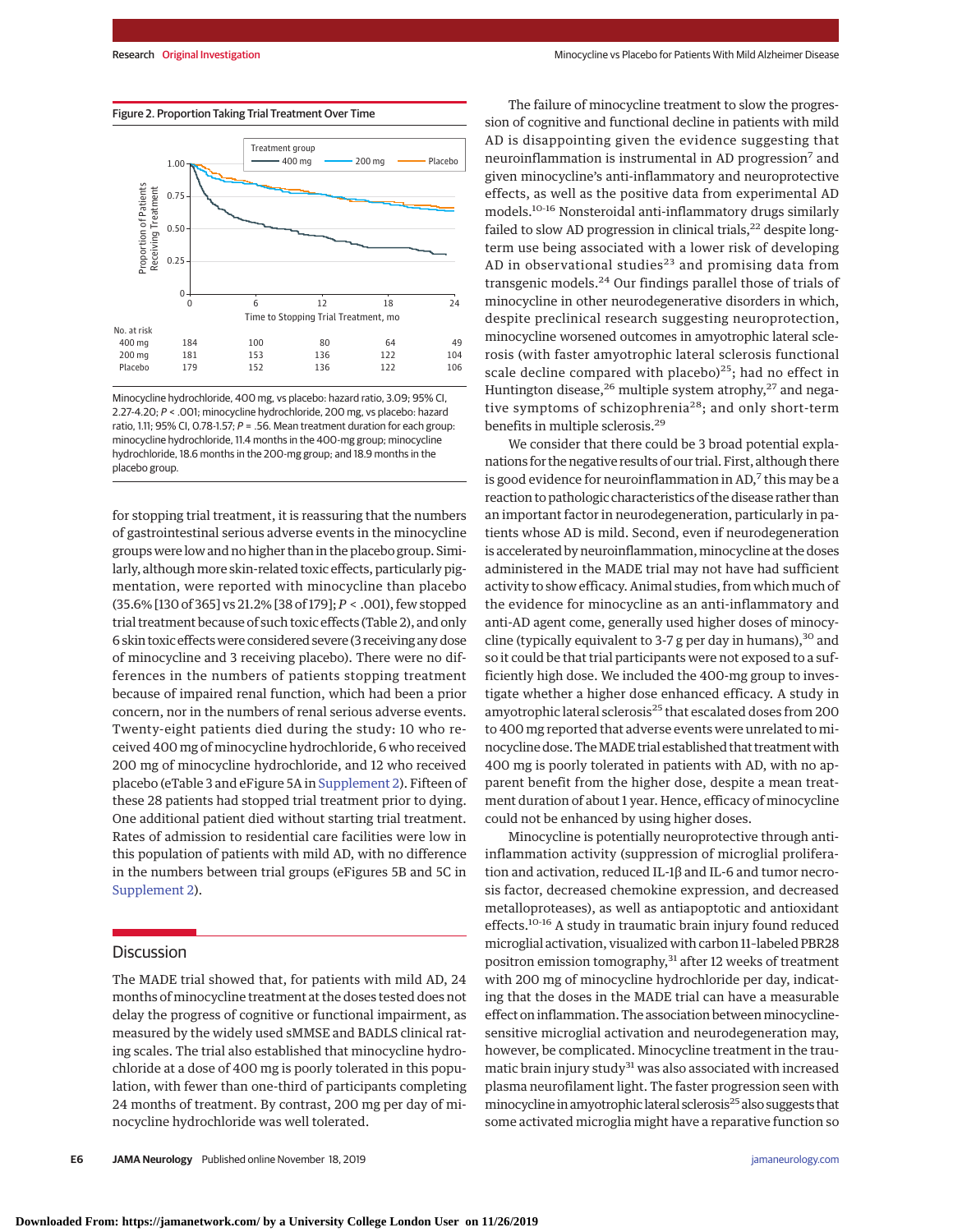Table 2. Incidence and Severity of Adverse Effects, Reasons for Stopping Treatment, and Serious Adverse Events by Treatment Allocation<sup>a</sup>

| Characteristic                                                                                                                                  | Minocycline<br>Hydrochloride, 400<br>$mg(n = 184)$ | Minocycline<br>Hydrochloride, 200<br>$mg(n = 181)$ | <b>Placebo</b><br>$(n = 179)$ | Minocycline vs<br>Placebo P Value |
|-------------------------------------------------------------------------------------------------------------------------------------------------|----------------------------------------------------|----------------------------------------------------|-------------------------------|-----------------------------------|
| Adverse Effects, No.                                                                                                                            |                                                    |                                                    |                               |                                   |
| Dermatologic symptoms<br>(hyperpigmentation,<br>photosensitivity, rash)                                                                         |                                                    |                                                    |                               |                                   |
| Mild                                                                                                                                            | 33                                                 | 38                                                 | 22                            | .04                               |
| Moderate                                                                                                                                        | 27                                                 | 29                                                 | 13                            | .008                              |
| Severe                                                                                                                                          | $\mathbf{1}$                                       | $\overline{2}$                                     | 3                             | .37                               |
| Gastrointestinal symptoms<br>(diarrhea, nausea, sore mouth,<br>vomiting)                                                                        |                                                    |                                                    |                               |                                   |
| Mild                                                                                                                                            | 52                                                 | 55                                                 | 55                            | .74                               |
| Moderate                                                                                                                                        | 46                                                 | 24                                                 | 17                            | .004                              |
| Severe                                                                                                                                          | 6                                                  | $\mathbf{1}$                                       | $\overline{4}$                | .81                               |
| Neurologic symptoms (headache,<br>visual or auditory disturbances,<br>dizziness)                                                                |                                                    |                                                    |                               |                                   |
| Mild                                                                                                                                            | 53                                                 | 57                                                 | 51                            | .69                               |
| Moderate                                                                                                                                        | 27                                                 | 16                                                 | 16                            | .32                               |
| Severe                                                                                                                                          | 5                                                  | 6                                                  | 3                             | .36                               |
| Infections (oral or genital<br>candidiasis, vaginitis, anal<br>irritation, bacterial enteritis,<br>staphylococcal, or Clostridium<br>difficile) |                                                    |                                                    |                               |                                   |
| Mild                                                                                                                                            | 16                                                 | 10                                                 | 16                            | .46                               |
| Moderate                                                                                                                                        | 17                                                 | 17                                                 | 25                            | .10                               |
| Severe                                                                                                                                          | $\overline{4}$                                     | $\overline{4}$                                     | $\overline{7}$                | .25                               |
| Reasons for Stopping Trial Treatment, No.                                                                                                       |                                                    |                                                    |                               |                                   |
| Gastrointestinal symptoms (reflux,<br>constipation, diarrhea,<br>gastroenteritis)                                                               | 42                                                 | 15                                                 | 10                            | < .001                            |
| <b>Dizziness</b>                                                                                                                                | 14                                                 | 3                                                  | 1                             | .01                               |
| Dermatologic symptoms (rash,<br>hyperpigmentation,<br>photosensitivity)                                                                         | 10                                                 | 5                                                  | $\mathbf{1}$                  | .02                               |
| Hematologic symptoms                                                                                                                            | 5                                                  | 3                                                  | $\mathbf{1}$                  | .16                               |
| Impaired renal function                                                                                                                         | $\overline{2}$                                     | 5                                                  | 4                             | .81                               |
| Infection                                                                                                                                       | $\mathbf{1}$                                       | $\overline{2}$                                     | $\overline{2}$                | .74                               |
| Shortness of breath                                                                                                                             | 6                                                  | $\overline{0}$                                     | $\pmb{0}$                     | .08                               |
| Worsening dementia                                                                                                                              | $\mathbf{1}$                                       | 3                                                  | 3                             | .57                               |
| Depression or anxiety                                                                                                                           | $\overline{4}$                                     | $\overline{2}$                                     | $\overline{2}$                | .63                               |
| Joint or muscle pain                                                                                                                            | $\overline{2}$                                     | 0                                                  | $\overline{2}$                | .47                               |
| Concomitant disease or illness                                                                                                                  | 9                                                  | 6                                                  | 7                             | .91                               |
| General deterioration in physical<br>health                                                                                                     | $\overline{2}$                                     | $\overline{0}$                                     | $\overline{2}$                | .47                               |
| Unknown                                                                                                                                         | $\mathbf{1}$                                       | $\overline{0}$                                     | 0                             | .48                               |
| Unspecified adverse effect                                                                                                                      | 5                                                  | $\overline{2}$                                     | 7                             | .17                               |
| Patient or carer choice                                                                                                                         | 23                                                 | 21                                                 | 18                            | .49                               |
| Total                                                                                                                                           | 127                                                | 67                                                 | 60                            | < .001                            |
| Serious Adverse Events, No. <sup>b</sup>                                                                                                        |                                                    |                                                    |                               |                                   |
| Gastrointestinal                                                                                                                                | 3                                                  | 8                                                  | 10                            | .14                               |
| Respiratory                                                                                                                                     | 8                                                  | 8                                                  | 10                            | .54                               |
| Falls and fractures                                                                                                                             | 6                                                  | 11                                                 | 13                            | .21                               |
| Endocrine and metabolic                                                                                                                         | $\overline{2}$                                     | $\mathbf{1}$                                       | 9                             | .002                              |
| Cancer                                                                                                                                          | 12                                                 | 3                                                  | 11                            | .30                               |
| Hematologic or thrombosis                                                                                                                       | $\overline{3}$                                     | $\mathbf{1}$                                       | $\overline{2}$                | .98                               |

(continued)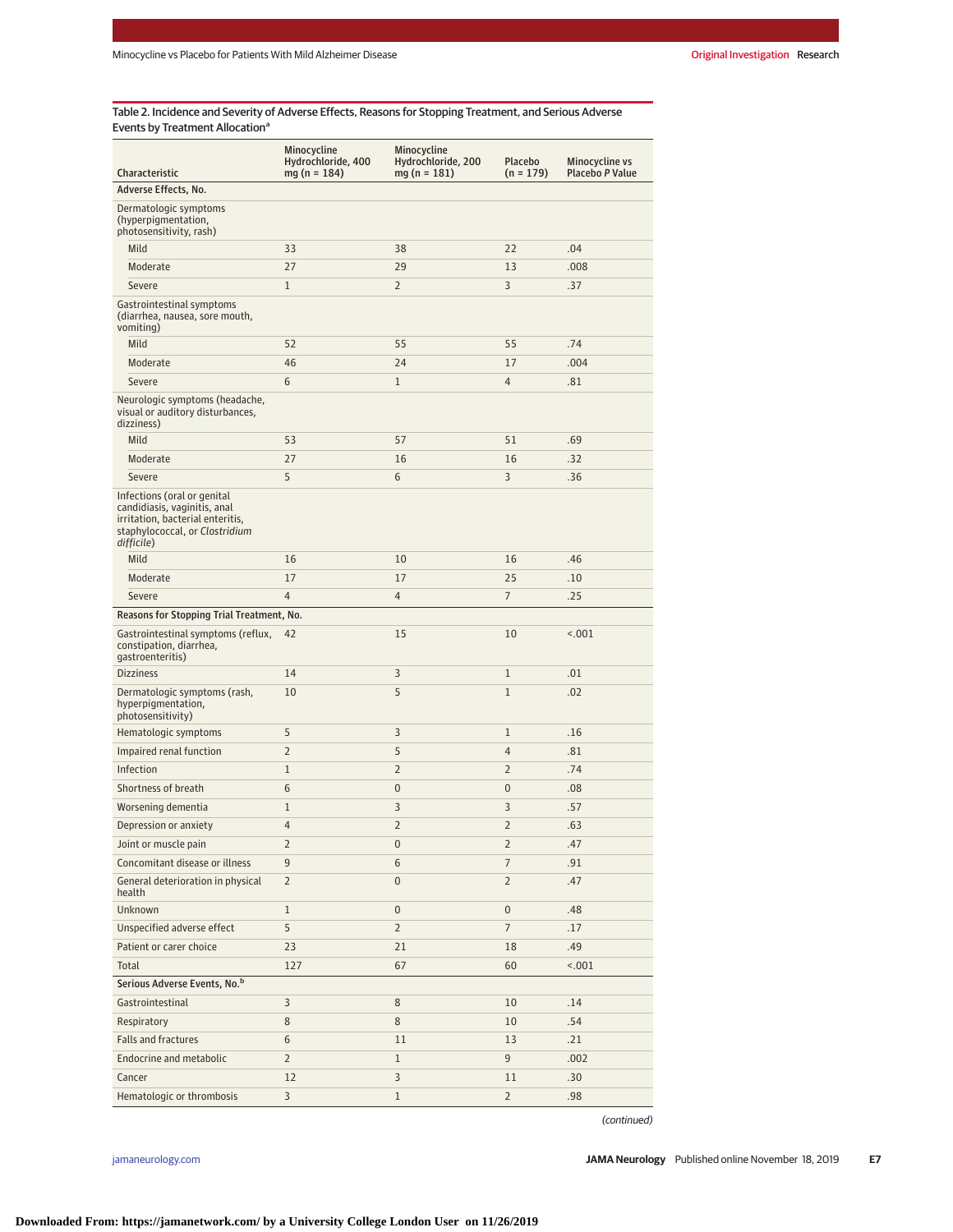#### Table 2. Incidence and Severity of Adverse Effects, Reasons for Stopping Treatment, and Serious Adverse Events by Treatment Allocation<sup>a</sup> (continued)

| Characteristic                    | Minocycline<br>Hydrochloride, 400<br>$mq(n = 184)$ | Minocycline<br>Hydrochloride, 200<br>$mq(n = 181)$ | Placebo<br>$(n = 179)$   | Minocycline vs<br>Placebo P Value |
|-----------------------------------|----------------------------------------------------|----------------------------------------------------|--------------------------|-----------------------------------|
| Dermatologic                      | $\Omega$                                           |                                                    | $\Omega$                 | .48                               |
| Stroke                            | $\overline{4}$                                     | 5                                                  | 12                       | .02                               |
| Psychiatric symptoms and seizures | 6                                                  | 8                                                  | $\overline{4}$           | .33                               |
| Cardiocirculatory                 | 14                                                 | 9                                                  | 11                       | .94                               |
| Renal                             | 3                                                  | $\overline{2}$                                     | $\overline{\phantom{a}}$ | .81                               |
| Infection                         | 10                                                 | $\mathbf{1}$                                       | 19                       | < 0.01                            |
| Other                             |                                                    | 11                                                 | $\overline{\phantom{a}}$ | .03                               |
| Total                             | 78                                                 | 69                                                 | 105                      | < .001                            |

<sup>a</sup> Differences were compared by  $χ²$ test with associated 2-sided P values.

<sup>b</sup> Serious adverse events are adverse events that were fatal (10 in the 400-mg group, 6 in the 200-mg group, and 12 with placebo), life threatening, resulted in or prolonged hospital admission, or resulted in disability (further information in eTable 5A and eTable 5B in [Supplement 2\)](https://jamanetwork.com/journals/jama/fullarticle/10.1001/jamaneurol.2019.3762?utm_campaign=articlePDF%26utm_medium=articlePDFlink%26utm_source=articlePDF%26utm_content=jamaneurol.2019.3762).

Figure 3. Change in Mean (SE) Standardised Mini-Mental State Examination (sMMSE) and Bristol Activities of Daily Living Scale (BADLS) Scores From Baseline to Month 24



A, Change in sMMSE score from baseline to 24 months. Any dose of minocycline vs placebo: treatment effect = 0.07; 95% CI, -1.1 to 1.2;  $P = .90$ ; 400 mg vs 200 mg: treatment effect = 1.17; 95% CI, –0.1 to 2.5; P = .08. B, Change in BADLS score from baseline to 24 months. Any dose of minocycline vs placebo: treatment effect =  $-0.53$ ; 95% CI,  $-2.4$  to 1.3; P = .57; 400 mg vs 200 mg: treatment effect = –0.31; 95% CI, –0.2 to 1.8; P = .77. Baseline scores are set to zero (baseline sMMSE scores: 26.3 in the 400-mg group, 26.5 in the

200-mg group, and 26.4 in the placebo group; baseline BADLS scores: 5.6 in the 400-mg group, 4.9 in the 200-mg group, and 5.5 in the placebo group). Treatment effect is the estimated difference in 2-year decline from repeated measures analyses; P values are from tests comparing rate of decline between groups (time by treatment interaction) from repeated measures analyses. Results from intention-to-treat analysis of 554 patients.

that their inhibition could accelerate neurodegeneration. Our results do not suggest that minocycline worsens neurodegeneration in AD.

A third plausible explanation for the negative results of the MADE trial could be that minocycline did have some efficacy against AD, but treatment effects were too small to be detectable. It is difficult to discount this possibility. The MADE trial was, however, powered to detect minimal clinically important differences between minocycline and placebo, so smaller differences might not be considered of clinical relevance.

## Strengths and Limitations

Our pragmatic trial had a number of strengths. It was based within a broad network of academic and National Health Service memory services, and the wide eligibility criteria facilitated the recruitment of participants, many of whom had

physical comorbidities and were representative of patients with mild AD. Outcome measures were limited in number, easy to administer reliably by trial staff, and chosen because any differences between minocycline and placebo would have unambiguous clinical relevance.

The potential limitations of the study include that biomarkers were not used to confirm AD diagnosis, because these and *APOE* genotyping are not routinely available within the National Health Service. Nonetheless, no diagnoses were revised by responsible clinical teams during the study, and the rates of decline were as expected in a population of individuals with mild AD and comparable between the most and least mildly impaired participants (eFigure 6 in [Supplement 2\)](https://jamanetwork.com/journals/jama/fullarticle/10.1001/jamaneurol.2019.3762?utm_campaign=articlePDF%26utm_medium=articlePDFlink%26utm_source=articlePDF%26utm_content=jamaneurol.2019.3762). Adherence was also problematic, with few patients in the 400-mg group completing 2 years of treatment and only moderate adherence in the 200-mg and placebo groups.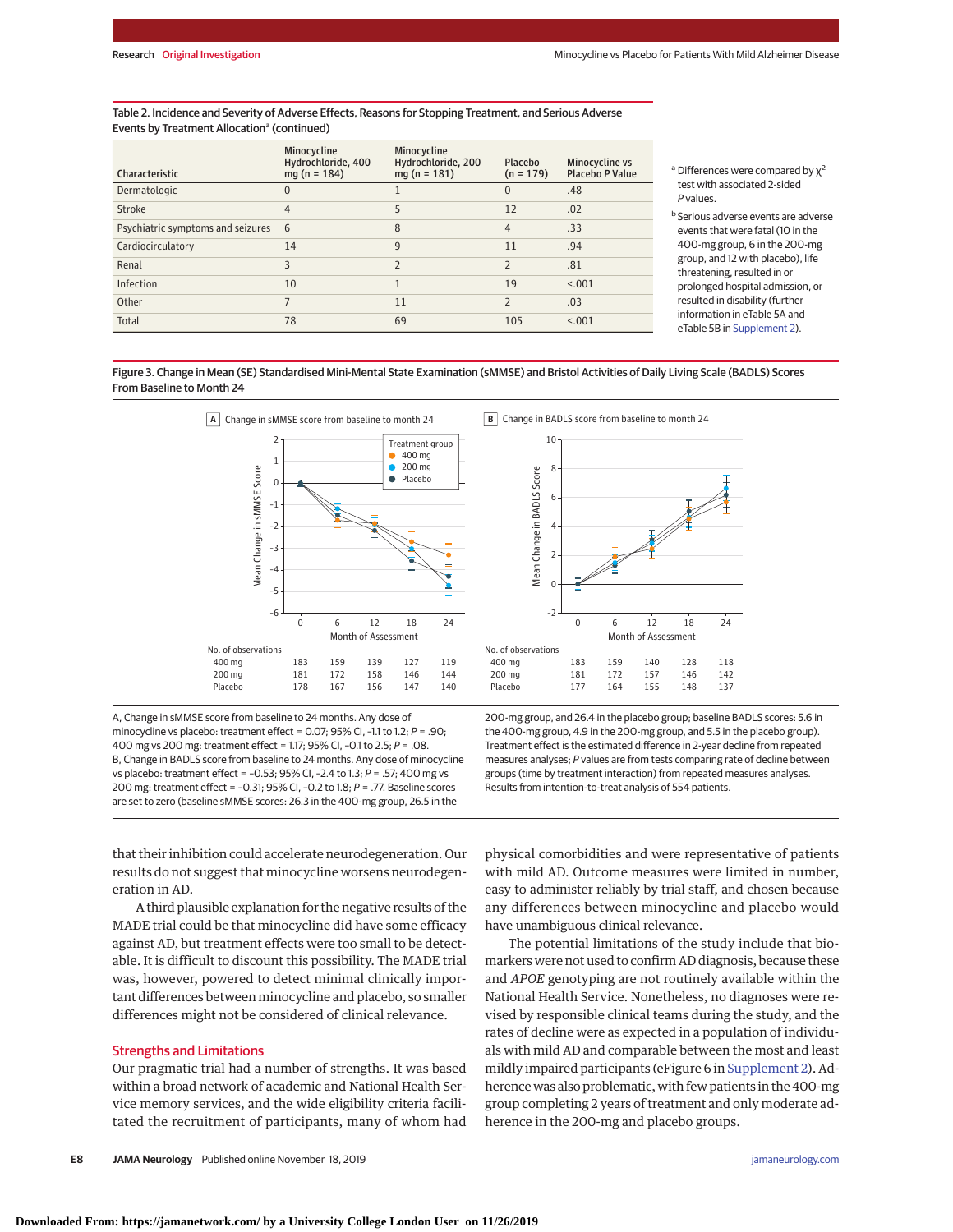Although the trial protocol specified that outcome assessments should be obtained irrespective of treatment compliance, that could not always be achieved despite the efforts of the trial team. Consequently, differential follow-up rates could have biased our results. However, despite the large number of treatment withdrawals in the 400-mg group and the consequent loss to follow-up of some participants, the results were essentially unchanged in sensitivity analyses investigating potential bias from missing data. These analyses indicate that bias from missing assessments would tend to underestimate decline, and more so in the 400-mg group than in the 200-mg and placebo groups, because more assessments were missing from the 400-mg group. We are consequently confident that we have not missed a benefit of 400 mg of minocycline because of missing data.

## **Conclusions**

Two years of minocycline treatment for patients with mild AD does not result in any clinically meaningful difference in the rate of decline of cognitive and functional ability. This finding is disappointing but robust.

#### ARTICLE INFORMATION

**Accepted for Publication:** September 5, 2019. **Published Online:** November 18, 2019. doi[:10.1001/jamaneurol.2019.3762](https://jamanetwork.com/journals/jama/fullarticle/10.1001/jamaneurol.2019.3762?utm_campaign=articlePDF%26utm_medium=articlePDFlink%26utm_source=articlePDF%26utm_content=jamaneurol.2019.3762)

**Open Access:** This is an open access article distributed under the terms of the [CC-BY License.](https://jamanetwork.com/journals/jamaneurology/pages/instructions-for-authors?utm_campaign=articlePDF%26utm_medium=articlePDFlink%26utm_source=articlePDF%26utm_content=jamaneurol.2019.3762#SecOpenAccess) © 2019 Howard R et al.JAMA Neurology.

**Author Affiliations:** Division of Psychiatry, University College London, London, United Kingdom (Howard); Old Age Psychiatry, King's College London, London, United Kingdom (Zubko); Medical Research Council Population Health Research Unit, University of Oxford, Oxford, United Kingdom (Bradley); Nuffield Department of Population Health, University of Oxford, Oxford, United Kingdom (Harper, Pank, Gray); Department of Psychiatry, University of Cambridge, Cambridge, United Kingdom (O'Brien); Norwich Medical School, University of East Anglia, Norwich, United Kingdom (Fox); Department of Old Age Psychiatry, University of Sussex, Brighton, United Kingdom (Tabet); Division of Psychiatry, University College London, London, United Kingdom (Livingston, Reeves); Birmingham and Solihull Mental Health National Health Service Foundation Trust, Birmingham, United Kingdom (Bentham); Department of Psychiatry, University of Oxford, Oxford, United Kingdom (McShane, Lovestone); Department of Old Age Psychiatry, University of Manchester, Manchester, United Kingdom (Burns); Centre for Clinical Brain Sciences, University of Edinburgh, Edinburgh, United Kingdom (Ritchie); Medical School, University of Exeter, Exeter, United Kingdom (Ballard); Department of Basic and Clinical Neuroscience, King's College London, London, United Kingdom (Noble); Surrey and Borders Partnership National Health Service Foundation Trust, United Kingdom (Nilforooshan); Department of Clinical Neurosciences, University of Oxford, Oxford, United Kingdom (Wilcock).

**Author Contributions:** Dr Howard and Professor Gray had full access to all the data in the study and take responsibility for the integrity of the data and the accuracy of the data analysis. Concept and design: Howard, Zubko, O'Brien, Fox, Tabet, Livingston, Bentham, Burns, Ritchie, Reeves, Lovestone, Ballard, Noble, Wilcock, Gray. Acquisition, analysis, or interpretation of data: Howard, Zubko, Bradley, Harper, Pank, O'Brien, Fox, Tabet, Livingston, Bentham, McShane, Burns, Ballard, Nilforooshan, Wilcock. Drafting of the manuscript: Howard, Zubko, Bradley,

Pank, Fox, Bentham, Burns, Lovestone, Ballard, Noble, Wilcock, Gray.

Critical revision of the manuscript for important

intellectual content: Zubko, Bradley, Harper, O'Brien, Fox, Tabet, Livingston, Bentham, McShane, Burns, Ritchie, Reeves, Noble, Nilforooshan, Wilcock.

Statistical analysis: Bradley, Gray. Obtained funding: Howard, O'Brien, Fox, Livingston, Ballard, Gray. Administrative, technical, or material support: Howard, Zubko, Bradley, Harper, Pank, Tabet, Ritchie, Reeves, Noble, Nilforooshan, Wilcock. Supervision: Howard, O'Brien, Livingston, Burns, Reeves, Wilcock, Gray.

**Conflict of Interest Disclosures:** Dr Howard reported receiving grants from the National Institute for Health Research and Medical Research Council during the conduct of the study; and serving as a Scientific Trustee for Alzheimer's Research UK. Dr O'Brien reported receiving grants and personal fees from Avid/Lilly, grants from Alliance Medical, and personal fees from TauRx, Eisai, GE Healthcare, and Axon outside the submitted work. Dr Tabet reported receiving grants from Brighton and Sussex Medical School during the conduct of the study. Dr Livingston reported receiving grants from the National Institute for Health Research during the conduct of the study. Mr Bentham reported receiving grants from EME during the conduct of the study and personal fees from TauRx Therapeutics outside the submitted work. Dr McShane reported receiving grants from the Oxford Health NHS Foundation Trust during the conduct of the study. Dr Ritchie reported receiving other from Merck Sharp & Dohme, Nutricia, and Eli Lilly; and grants and other from Actinogen, Jannsen, and Biogen outside the submitted work. Dr Lovestone reported receiving grants from Alzheimer's Society during the conduct of the study; receiving personal fees from Eisai and Merck; other from Lilly and SomaLogic; and grants from AstraZeneca and EU-IMI with EFPIA companies outside the submitted work; having a patent to Biomarkers pertaining to Alzheimer disease pending and issued; and is currently an employee of Janssen-Cilag Ltd. Dr Ballard reported receiving grants and personal fees from Acadia Pharmaceuticals and Lundbeck Pharmaceuticals; personal fees from Axovant, Otsuka, Biogen Pharmaceuticals, and Eli Lilly Pharmaceutical; and grants from the National Institutes of Health during the conduct of the study. Professor Gray reported receiving grants from the UK MRC EME programme during the conduct of the study. No other disclosures were reported.

**Funding/Support:** The trial was supported by a grant from the Efficacy Mechanisms and Evaluation (EME) Board funded by the National Institute of

Health Research and the UK Medical Research Council after external peer and board review (EME 11/47/01). MODEPHARMA Limited (Beckenham, UK) manufactured the minocycline and placebo, which was distributed to participating cites by POLARspeed (Bedfordshire, UK).

**Role of the Funder/Sponsor:** The funding sources had no role in the design and conduct of the study; collection, management, analysis, and interpretation of the data; preparation, review, or approval of the manuscript; and decision to submit the manuscript for publication.

**Group Information:** The Minocycline in Alzheimer Disease Efficacy (MADE) Trialist Group members are as follows: Writing Committee: Robert Howard (University College London, London, UK); Olga Zubko (King's College London, London, UK); Rosie Bradley (Medical Research Council Population Health Research Unit, University of Oxford, Oxford, UK); Emma Harper (Nuffield Department of Population Health, University of Oxford, Oxford, UK); Linda Kelly (Nuffield Department of Population Health, University of Oxford, Oxford, UK); Lynn Pank (Nuffield Department of Population Health, University of Oxford, Oxford, UK); John O'Brien (University of Cambridge, Cambridge, UK); Chris Fox (University of East Anglia, Norwich, UK); Naji Tabet (University of Sussex, Brighton, UK); Gill Livingston (University College London, London, UK); Peter Bentham (Birmingham and Solihull Mental Health NHS Foundation Trust, Birmingham, UK); Rupert McShane (University of Oxford, Oxford, UK); Alistair Burns (University of Manchester, Manchester, UK); Craig Ritchie (University of Edinburgh, Edinburgh, UK); Suzanne Reeves (University College London, London, UK); Simon Lovestone (University of Oxford, Oxford, UK); Clive Ballard (University of Exeter, Exeter, UK); Wendy Noble (King's College London, London, UK); Gordon Wilcock (Nuffield Department of Clinical Neurosciences, University of Oxford, Oxford, UK); and Richard Gray (Nuffield Department of Population Health, University of Oxford, Oxford, UK). Data Monitoring Committee: Peter Crome (Chair), Jeremy Brown, and Sarah Walker. Trial Steering Committee: Gordon Wilcock (Chair), Peter Dyte, Declan McLoughlin, Rosie Bradley, Richard Gray, and Robert Howard. Trial Management: Olga Zubko, Rebecca Gathercole (King's College, University of London, London, UK); Emma Harper, Lynn Pank, Linda Kelly, Natalie Lam, and Keith Anderson (Nuffield Department of Population Health, University of Oxford). Trial Monitoring: King's Health Partner's Clinical Trials Office (London UK). Pharmacist: Nigel Barnes.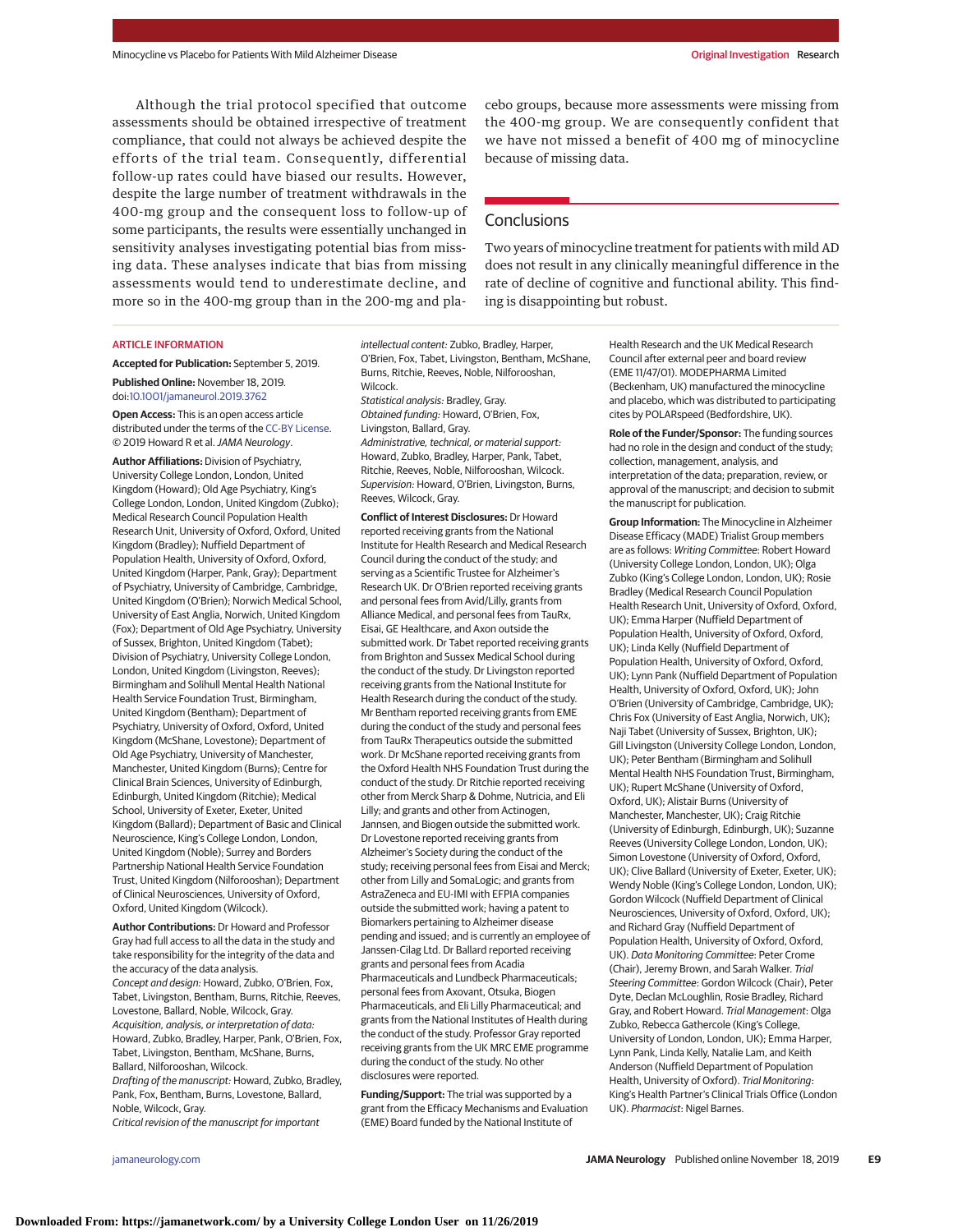Participating centers and MADE Collaborative Group members are as follows: Avon and Wiltshire Mental Health Partnership NHS Trust (20 patients): Rosalind Ward (principal investigator [PI]), Hayley Dash, Jo Morris, Catherine Sheppard, Nathan Maynard, Shan Williams, and Aiste Baltramaityte. Ayrshire and Arran NHS Trust (4 patients): Ajay Macharouthu (PI), Mark Wilson, Jacqui Kerr, Scott Prentice, Colin Grant, Elma Norwood, Alistair Rennie, Karen Greig, and Lynne McNeil. Berkshire Healthcare NHS Foundation Trust (26 patients): Nicholas Woodthorpe (PI) and Lynn Rigby. Birmingham and Solihull Mental Health NHS Foundation Trust (31 patients): Peter Bentham (PI), Jane Dyer, Di Baines, Abdul Patel (PI), Jan Wright, Akram Ali, and Nigel Barnes. Black Country Partnership NHS Foundation Trust (3 patients): Tarik Qassem (PI), Aparna Prasanna (PI), Joanne Sawyer, Neeti Gupta, Laura Lord, Aparna Prasanna, Amy Shipman, Darren Weaver, Gurj Bhella, Danielle Cornford, Susan Horton, Tim Kingscote-Davies, Amanda Nicklin, Carolyn Ogden, and Sukvinder Sandhar. Bradford District Care Trust (10 patients): Anilkumar Pillai (PI), Deepa George, Alison Barraclough, John Hiley, Sarah Poll, Jyoti Rana, Gregor Russell, Angus Sturrock, Sade Abiola, Jaspreet Sohal, and Edward Sykes. Cambridgeshire and Peterborough NHS Foundation Trust (23 patients): John O'Brien (PI), Siobhan Rust, Julie Philps, Annabel Price, Ben Underwood, Steven Albery, Lorraine Carter, Rachel Carter, Lauren Dawson, Bernice Gregory, George Griffiths, Christopher Jenkins, Clare Mundell, Christine Rowe, and Sara Williamson. Camden and Islington NHS Foundation Trust (16 patients): Gill Livingston (PI), Mary-Jo Doyle, Yvonne Foreshaw, Kate O'Connor, Baindu Saffa, Selina Paul, Poureya Aghakhani, Camila Becker, Silvia Ceci, Rebecca Chennells, Adam Heffer, Priyal Shah, and Simon Wan. Cornwall Partnership Foundation Trust (15 patients): Vandana Mate (PI), Sharon Hudson, Suzanne Dean, Jackie Kerr, Joanna Ledger, Sadir Altaan, Emma O'Shaughnessy, Linda Allsop, Carolyn Brodie, Kimberley Moore, and Johanna Skewes. Coventry and Warwickshire Partnership NHS Trust (16 patients): Demi Onalaja (PI), Emily Benson, Wendy Roughan, and David Tait. Cumbria Partnership NHS Foundation Trust (15 patients): Marisa Wray (PI), Leon Jonker, Yumna Masood, Naomi Pierce, Fiona Proudfoot, Darren Reynolds, Gillian Webster, and Joanne Rafferty. Derbyshire Healthcare NHS Foundation Trust (23 patients): Simon Thacker (PI), Smita Saxena, John Sykes, Gemma Harrison, Audrey Williamson, Caroline Cheetham, Graham Spencer, Victoria Baron, Susan Chapman, Russell Cooper, Megan Harman, Sandra Kimberlin, and Sarah Wymer. Gloucestershire 2gether NHS Foundation Trust (11 patients): Tarun Kuruvilla (PI), Ellen Tait, Lisa Moore, Genevieve Riley, Samantha Holt, Rui Zheng, Philip Barber, Bethan Cartwright, Chris Harding, Jenny Romer, Suzanna Stithou, and Marelle Harvey. Kent and Medway NHS and Social Care Partnership Trust (8 patients): Richard Brown (PI), Amy Hammond, Richard Brown, Alison Welfare-Wilson, Nina Cotter, Vilma Gilis, Sam Manktelow, and Agostina Secchi. Leeds and York Partnership NHS Foundation Trust (20 patients): Anna Green (PI), Lisa Hackney, Wendy Neil (PI), Aishia Perkis, Damian Reynolds, Jenny Sweetman, Danielle Varley, Francesca Williams, Amanda Taffinder, Michael Dixon, David Braun, and Lucy Allender. Leicestershire Partnership NHS Trust (17 patients): Sarah Baillon, Latha Velayudhan (PI),

Santanu Chakrabarti (PI), Nizam Khodabux, Sarah Thomason, Howard Fairey, Tom Pringle, Robyn McAskill, and Lynne Hartwell. Lincolnshire Partnership NHS Foundation Trust (6 patients): Ban Al-Kaissy (PI), Diane Brennan, Lizwi Nyathi, Bharti Pathak, Vijayendra Waykar, Kerry Evans, Dimple Oza, Aliya Turk, Richard Anand, and Joan Spencer. Manchester Mental Health and Social Care Trust (23 patients): Iracema Leroi (PI), Lewis Harpin, Alistair Burns, Christopher Broughton, Hannah Goldup, Sharon Hall, Lewis Harpin, Adam Kennedy, Sally-Anne Heasman, Javier Torres Martin, Stephanie Pacey, Andrew Peers, Jane Smithies, Maxine Syme, and Michelle Thorpe. Norfolk and Suffolk NHS Foundation Trust (15 patients): Judy Rubinsztein (PI), Vandana Menon (PI), Kim Clipsham, Chris Fox, Zoe Inman, Louise McCarthy, Juniper West, Silvan Aidasani, Bonnie Teague, James Curtis, Valerie Dixon, Susan Durrell, Dennis Liew, Alex McFarlane, and Winnie Ng. Northamptonshire Healthcare NHS Foundation Trust (15 patients): Paul Koranteng (PI), Kim Burke, Tim Crisp, Abby Lovesy, Gayle Borley, Tim Crisp, Helen Reboul, Sarah Vogel, Jemma Gambrill, Navdeep Kanwar, Rose Menzel, and Russell Parsons. Northumberland Tyne and Wear NHS Foundation Trust (22 patients): Robert Barber (PI), Victoria Hetherington, Jill Davison, Nichola Duffelen, Caroline Gerrard, and Matthew Haggerty. Nottinghamshire Healthcare NHS Trust (21 patients): Rob Jones (PI), Sujata Das (PI), David Trevor, Craig Beecroft, Kehinde Junaid, David Kelly, John Lawton, and Effie Pitsillides. Oxford Health NHS Foundation Trust (26 patients): Rohan Van Der Putt (PI), Jenny McCleery (PI), Deborah Cooper, Jemima Hume, Justine Adams, Hazel Eaton, Rupert McShane, Claire Merritt, Christine Parker, Gordon Wilcock, Marilyn Arnold, Ioana Fodor, Orla Macdonald, and David Sharma. Royal Bournemouth and Christchurch Hospitals NHS Foundation Trust (2 patients): Divya Tiwari (PI), Jo Bell, Chantel Cox, Owen David, Emma Gunter, Gail Hann, Becky Jupp, Catherine Ovington, James Page, Andrew Williams, Rachel Bower, Alison Hogan, and Sam Lloyd. Southend University Hospital NHS Foundation Trust (5 patients): Farhad Huwez (PI), John Whitear (PI), Paula Harman, Amirrah Ropun, and Laura Wilson. South London and Maudsley NHS Foundation Trust (54 patients): Robert Howard (PI), Olga Zubko, Leeza Almedom, Lauren Armstrong, Ana Bajo, Rebecca Brendell, Jack Cahill, Hannah Grocott, Siobhan Hurley, James Rackie, Arann Rowe, Clive Ballard, Jenny Bousfield, Elizabeth Highton-Williamson, Zainab Al Noor, Suzanne Reeves, Melody Smith, Ola Dada, Martin Heasman, Glynis Ivin, Ian Osborne, Sophie Ward, and Michael Welds. South Staffordshire and Shropshire Healthcare NHS Foundation Trust (33 patients): Ejaz Nazir (PI), Paula Dolby, Lucy Hamilton, Yvette Lycett, Andy Taylor, Ayesha Bangash, Liz Glaves, Sarah Johnson, Susan Lavender, Prince Nwaubani, Richard Heys, Felicity Massey, Ruth Mills, Allison Newman, Sacheev Patel, Lindsay Rose, Carla Silva, Mark Stallard, Tamir Latif, Farzad Khalkhali, Sudhakar Anumanchi, Eva Kabir, Adnan Sharaf, Sajeev Kshemendran, and Rashi Negi. South West London and St George's Mental Health NHS Trust (9 patients): Robert Lawrence (PI), Enitan Eboda, Ashes Howson, Robert Lawrence, Mustabshira Qayyum, Philip Woodgate, Laura Dalrymple, Jess Lee, Felicity Mayer, Carl Holvey, and Aiste Navickaite. St George's University Hospitals NHS Foundation Trust (20 patients): Jeremy Isaacs (PI),

Tabindah Khan, Jake Cinco, Chukwuka Orefo, Sally Goff, Servious Dube, Peter Garrard, Kirsty McMillan, Emma Saunders, Jennifer Tulloch, Nia Al-Samarrai, Alice Dainty, and Geoffrey Howell. Surrey and Borders Partnership NHS Foundation Trust (30 patients): Ramin Nilforooshan (PI), Ruth Charig, Jane Gregg, Caroline Khurana, Helen Adams, Jack Holland, Brian Parsons, Emily Williams, Samantha Francis, Richard Johnson, Fiona Lockwood, Ailsa McKay, and Jane Wenham. Sussex Partnership NHS Foundation Trust (12 patients): Naji Tabet (PI), Samuel Holden, Gail Chandler, Andrew Risbridger, Gail Chandler, and Gus Fernandez. West London Mental Health NHS Trust (3 patients): Sarah Gregory, Merrie Manalo, Vanessa Raymont (PI), Bryan Corridan (PI), Craig Ritchie (PI), Tahira Arshad, Sharon Linsell, and Laura McKee.

#### **Data Sharing Statement:** See [Supplement 3.](https://jamanetwork.com/journals/jama/fullarticle/10.1001/jamaneurol.2019.3762?utm_campaign=articlePDF%26utm_medium=articlePDFlink%26utm_source=articlePDF%26utm_content=jamaneurol.2019.3762)

**Additional Information:** The Collaborative Group members Dr Jones and Ms Paul died unexpectedly during the course of the MADE trial.

#### **REFERENCES**

**1**. Alzheimer's Disease International. World Alzheimer Report 2015: The Global Impact of Dementia. London, UK: Alzheimer's Disease International; 2015.

**2**. Vradenburg G. A pivotal moment in Alzheimer's disease and dementia: how global unity of purpose and action can beat the disease by 2025. Expert Rev Neurother. 2015;15(1):73-82. doi[:10.1586/14737175.](https://dx.doi.org/10.1586/14737175.2015.995638) [2015.995638](https://dx.doi.org/10.1586/14737175.2015.995638)

**3**. Karch CM, Goate AM. Alzheimer's disease risk genes and mechanisms of disease pathogenesis. Biol Psychiatry. 2015;77(1):43-51. doi[:10.1016/j.](https://dx.doi.org/10.1016/j.biopsych.2014.05.006) [biopsych.2014.05.006](https://dx.doi.org/10.1016/j.biopsych.2014.05.006)

**4**. Edison P, Donat CK, Sastre M. In vivo imaging of glial activation in Alzheimer's disease. Front Neurol. 2018;9:625. doi[:10.3389/fneur.2018.00625](https://dx.doi.org/10.3389/fneur.2018.00625)

**5**. VanItallie TB. Alzheimer's disease: innate immunity gone awry? Metabolism. 2017;69S:S41-S49. doi[:10.1016/j.metabol.2017.01.014](https://dx.doi.org/10.1016/j.metabol.2017.01.014)

**6**. Yu Y, Ye RD. Microglial Aβ receptors in Alzheimer's disease. Cell Mol Neurobiol. 2015;35(1): 71-83. doi[:10.1007/s10571-014-0101-6](https://dx.doi.org/10.1007/s10571-014-0101-6)

**7**. Heneka MT, Carson MJ, El Khoury J, et al. Neuroinflammation in Alzheimer's disease. Lancet Neurol. 2015;14(4):388-405. doi[:10.1016/S1474-](https://dx.doi.org/10.1016/S1474-4422(15)70016-5) [4422\(15\)70016-5](https://dx.doi.org/10.1016/S1474-4422(15)70016-5)

**8**. Corbett A, Pickett J, Burns A, et al. Drug repositioning for Alzheimer's disease. Nat Rev Drug Discov. 2012;11(11):833-846. doi[:10.1038/nrd3869](https://dx.doi.org/10.1038/nrd3869)

**9**. Appleby BS, Cummings JL. Discovering new treatments for Alzheimer's disease by repurposing approved medications. Curr Top Med Chem. 2013;13 (18):2306-2327. doi[:10.2174/15680266113136660162](https://dx.doi.org/10.2174/15680266113136660162)

**10**. Familian A, Boshuizen RS, Eikelenboom P, Veerhuis R. Inhibitory effect of minocycline on amyloid beta fibril formation and human microglial activation. Glia. 2006;53(3):233-240. doi[:10.1002/](https://dx.doi.org/10.1002/glia.20268) [glia.20268](https://dx.doi.org/10.1002/glia.20268)

**11**. Seabrook TJ, Jiang L, Maier M, Lemere CA. Minocycline affects microglia activation, Aβ deposition, and behavior in APP-tg mice. Glia. 2006;53(7):776-782. doi[:10.1002/glia.20338](https://dx.doi.org/10.1002/glia.20338)

**12**. Noble W, Garwood C, Stephenson J, Kinsey AM, Hanger DP, Anderton BH. Minocycline reduces the development of abnormal tau species in models of